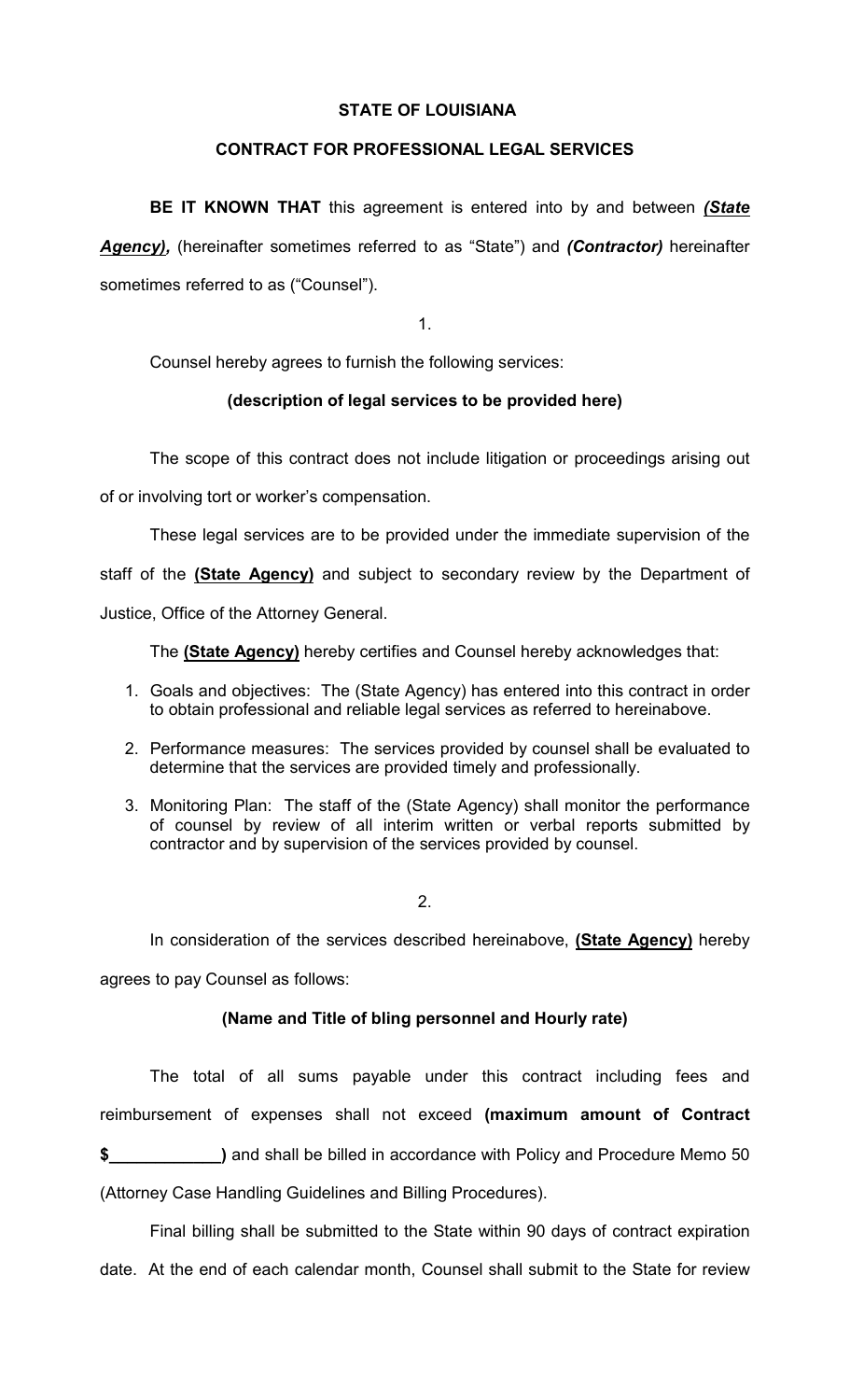and approval an itemization of all work performed, listing time by date for work performed by hours, down to the tenth of an hour, with specific reference to the nature of the work performed (e.g., drafting of pleadings, research, review of files, etc.). It is understood that should Counsel fail to submit statements within thirty (30) days following the end of each month, the State shall not be responsible for payment thereof under this contact or in quantum meruit. All billings by Counsel for services rendered shall be submitted in compliance with LSA-R.S. 39:1618.

 All legal fees and costs shall be paid in accordance with the State Agency or Division of Administration Attorney Case Handling Guidelines and Billing Procedures as set forth in PPM 50. Counsel shall be reimbursed for out-of-pocket expenses in accordance with the Division of Administration Travel Rules and Regulations as set forth in PPM 49. Travel time, at the direction and for the convenience of the State, is billable as services if done during normal working hours at one-half the agreed upon Attorney pay rate and shall not exceed eight hours per day without written justification. Counsel agrees to comply with the instructions on Attachment #1 when submitting invoices.

3.

Counsel hereby agrees that the responsibility for payment of taxes from the funds thus received under this agreement and/or legislative appropriation shall be said counsel's obligation and identified under Federal tax identification number (federal tax ID number) and the Louisiana Department of Revenue Account Number (LDR account number).

 In accordance with R. S. 39:1624(A)(10), the Louisiana Department of Revenue must determine that the prospective contractor is current in the filing of all applicable tax returns and reports and in payment of all taxes, interest, penalties, and fees owed to the state and collected by the Department of Revenue prior to the approval of this contract by the Office of State Procurement. The prospective contractor hereby attests to its current and/or prospective compliance, and agrees to provide its seven-digit LDR Account Number to the contracting agency so that the prospective contractor's tax payment compliance status may be verified. The prospective contractors further acknowledges understanding that issuance of tax clearance certificate by the Louisiana Department of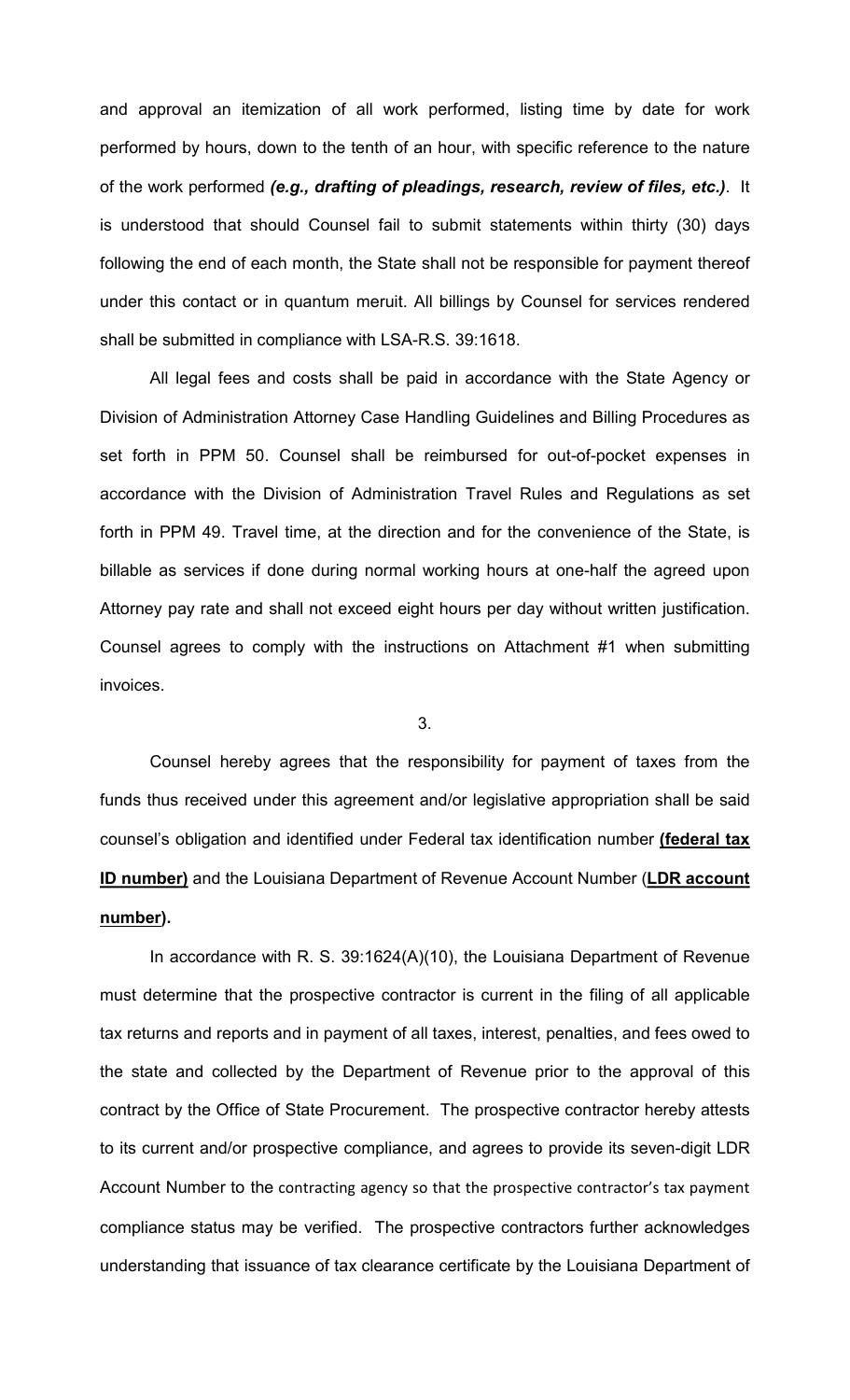Revenue is a necessary precondition to the approval and effectiveness of this contract by the Office of State Procurement. The contracting agency reserves the right to withdraw its consent to this contract without penalty and proceed with alternate arrangements should the vendor fail to resolve any identified apparent outstanding tax compliance discrepancies with the Louisiana Department of Revenue within seven (7) days of such notification.

4.

 The Legislative Auditor of the State of Louisiana, the State Inspector General and/or Division of Administration auditors may audit all records of Counsel which relate to this contract. Counsel shall maintain said records for a period of five years after the date of final payment under this contract.

5.

This contract is in effect for the period commencing (enter beginning date) and ending on (enter ending date).

The effective date of this contract may be extended only if an amendment to that effect is duly executed by the contracting parties and approved by the necessary authorities prior to said termination date. Requests for extensions may be initiated by either party by the mailing of such request to the party, via Certified Mail, return receipt requested, not less than thirty (30) days before the termination date provided for herein or thirty (30) days before the termination of the first extension of this contract. This contract may only be extended by an executed and approved amendment for not more than two (2) times.

If either party informs the other that an extension of this contract is deemed necessary, an amendment may be prepared by the State and forwarded to the other party for appropriate action by the other party, and said amendment is to be returned to the State with appropriate information and signatures not less than fifteen (15) days prior to termination date. Upon receipt of the amendment it will be forwarded to the necessary authorities for their approval.

 Notwithstanding the foregoing, in no event shall the total term of this contract, including extensions hereto, be for a period of more than three (3) years.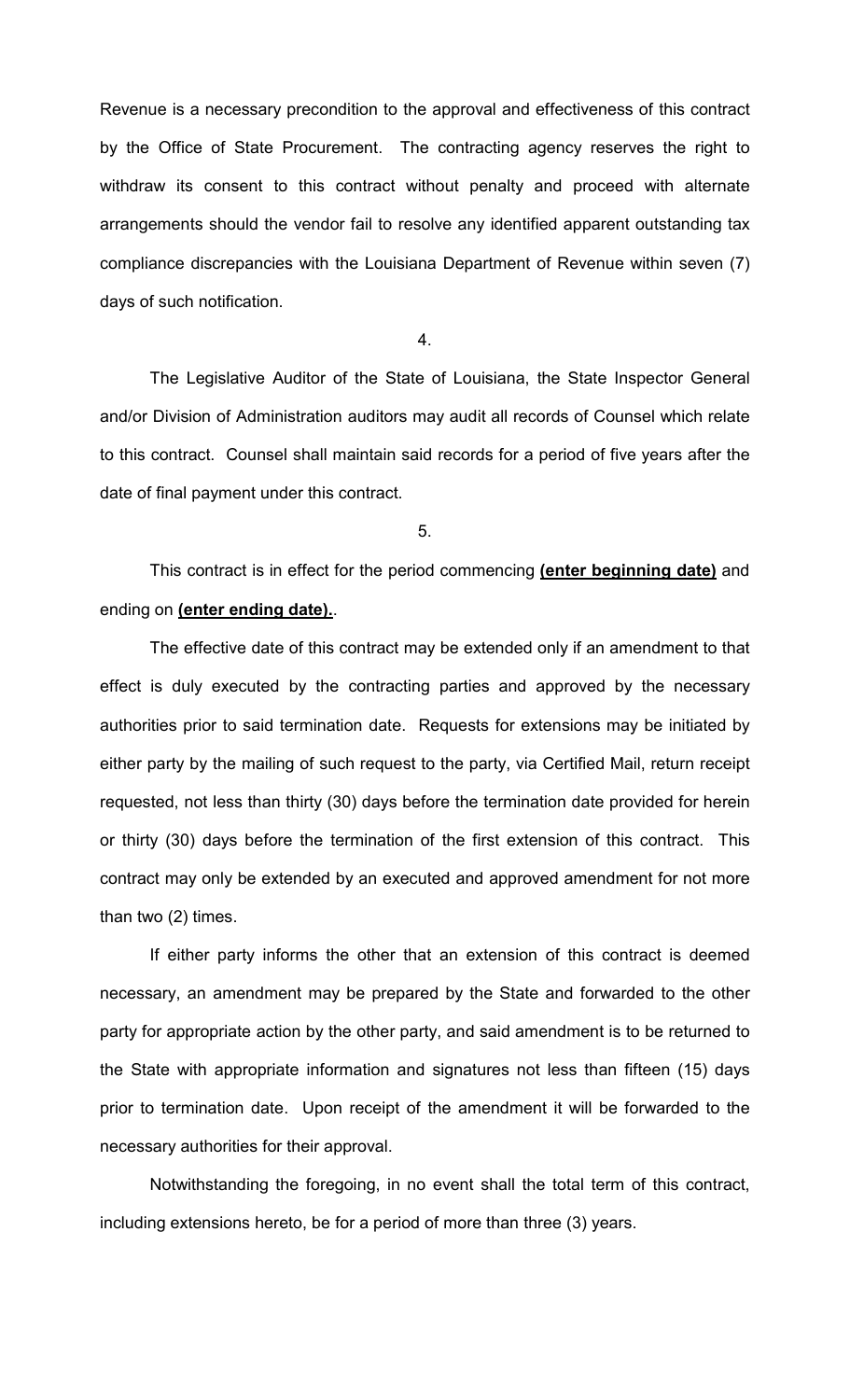The continuation of this contract is contingent upon the appropriation of funds to fulfill the requirements of the contract by the legislature. If the legislature fails to appropriate sufficient monies to provide for the continuation of the contract, or if such appropriation is reduced by the veto of the Governor or by any means provided in the appropriations act to prevent the total appropriation for the year from exceeding revenues for that year, or for any other lawful purpose, and the effect of such reduction is to provide insufficient monies for the continuation of the contract, the contract shall terminate on the date of the beginning of the first fiscal year for which funds are not appropriated.

7.

 Counsel shall not assign any interest in this contract and shall not transfer any interest in same (whether by assignment or novation), without prior written consent of the State, provided however, that claims for money due or to become due to the Counsel from the State under this contract may be assigned to a bank, trust company, or other financial institution without such prior written consent. Notice of any such assignment or transfer shall be furnished promptly to the State and the Office of State Procurement.

8.

 The State shall have the right to cancel this contract for any reason by giving the other party written notice sent to Counsel's address by certified mail. Counsel shall have the right to cancel this contract for any reason by giving the State 30 days written notice by certified mail.

 Notice shall be sent Certified Mail, return receipt requested, to the following addresses:

| If to State: | (Name, Title, Addresss) |
|--------------|-------------------------|
|              |                         |

If to Counsel: (provide name of contactor [counsel] and full address)

9.

 All records, reports, documents and other material delivered or transmitted to Counsel by State shall remain the property of State, and shall be returned by Counsel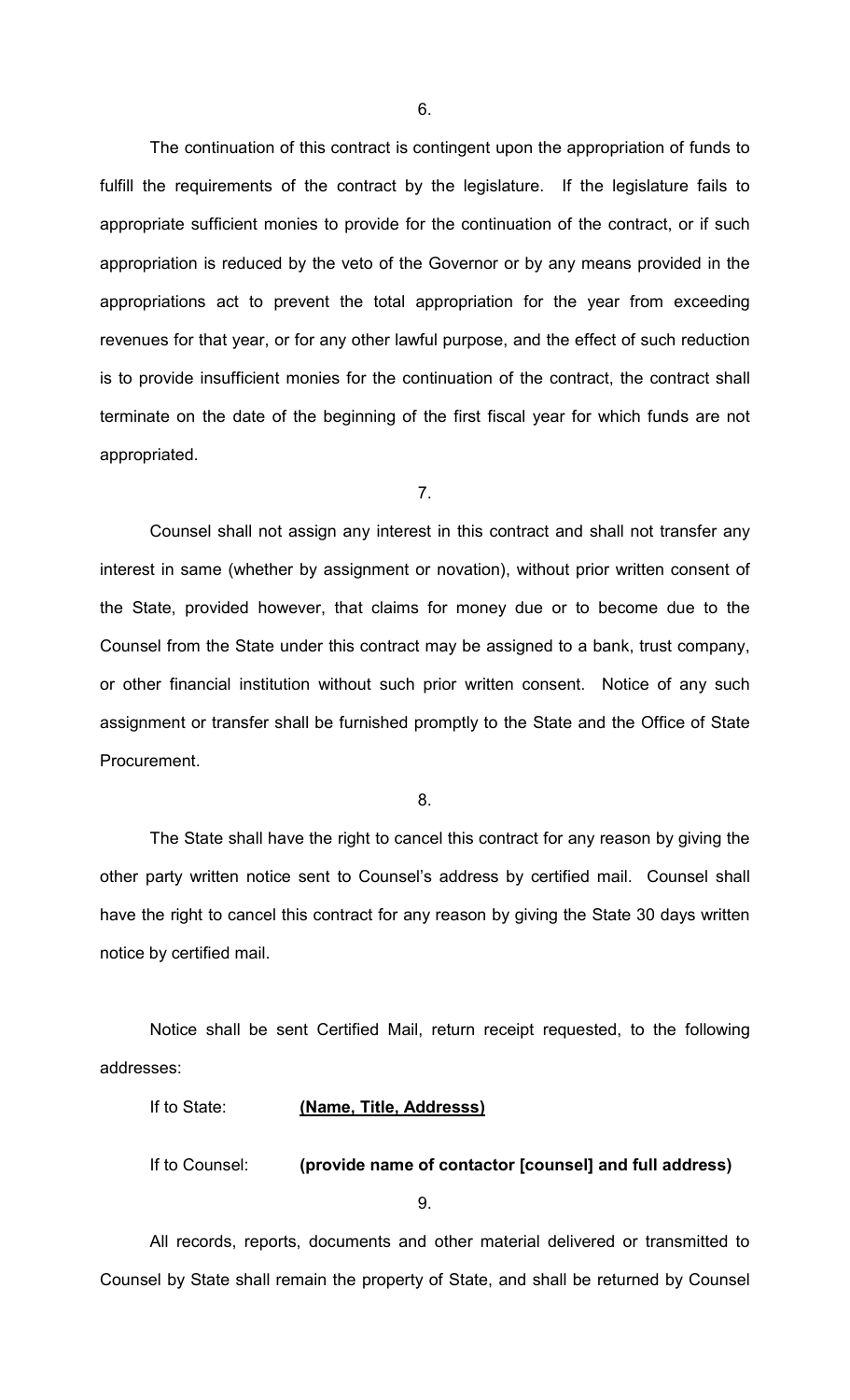to the State, at Counsel's expense, at termination or expiration of this contract. All records, reports, documents, pleadings, exhibits or other material related to this contract and/or obtained or prepared by Counsel in connection with the performance of the services contracted for herein shall become the property of the State, and shall, upon request, be returned by Counsel to the State, at Counsel's expense, at termination or expiration of this contract.

### 10.

 The State and Counsel acknowledge and agree that the Department of Justice has the right to review all records, reports, worksheets or any other material of Counsel related to this contract. The State and Counsel further agree that Counsel will furnish to the Department of Justice, upon request, copies of any and all records, reports, worksheets, bills, statements or any other material of Counsel related to this contract.

11.

 Counsel agrees to abide by the requirements of the following as applicable: Title VI of the Civil Rights Act of 1964 and Title VII of the Civil Rights Act of 1964, as amended by the Equal Employment Opportunity Act of 1972, Federal Executive Order 11246 as amended, the Rehabilitation Act of 1973, as amended, the Vietnam Era Veteran's Readjustment Assistance Act of 1974, Title IX of the Education Amendments of 1972, the Age Discrimination Act of 1975, the Fair Housing Act of 1968 as amended, and contractor agrees to abide by the requirements of the Americans with Disabilities Act of 1990.

 Counsel agrees not to discriminate in its employment practices, and will render services under this contract without regard to race, color, religion, sex, national origin, veteran status, political affiliation, or disabilities.

 Any act of discrimination committed by counsel, or failure to comply with these statutory obligations when applicable shall be grounds for termination of this contract.

In accordance with R.S. 39:1602.1, for any contract for \$100,000 or more and for any contractor with five or more employees, the Contractor certifies that neither it nor its subcontractors, are engaged in a boycott of Israel, and that the Contractor and any subcontractors shall, for the duration of this contract, refrain from a boycott of Israel.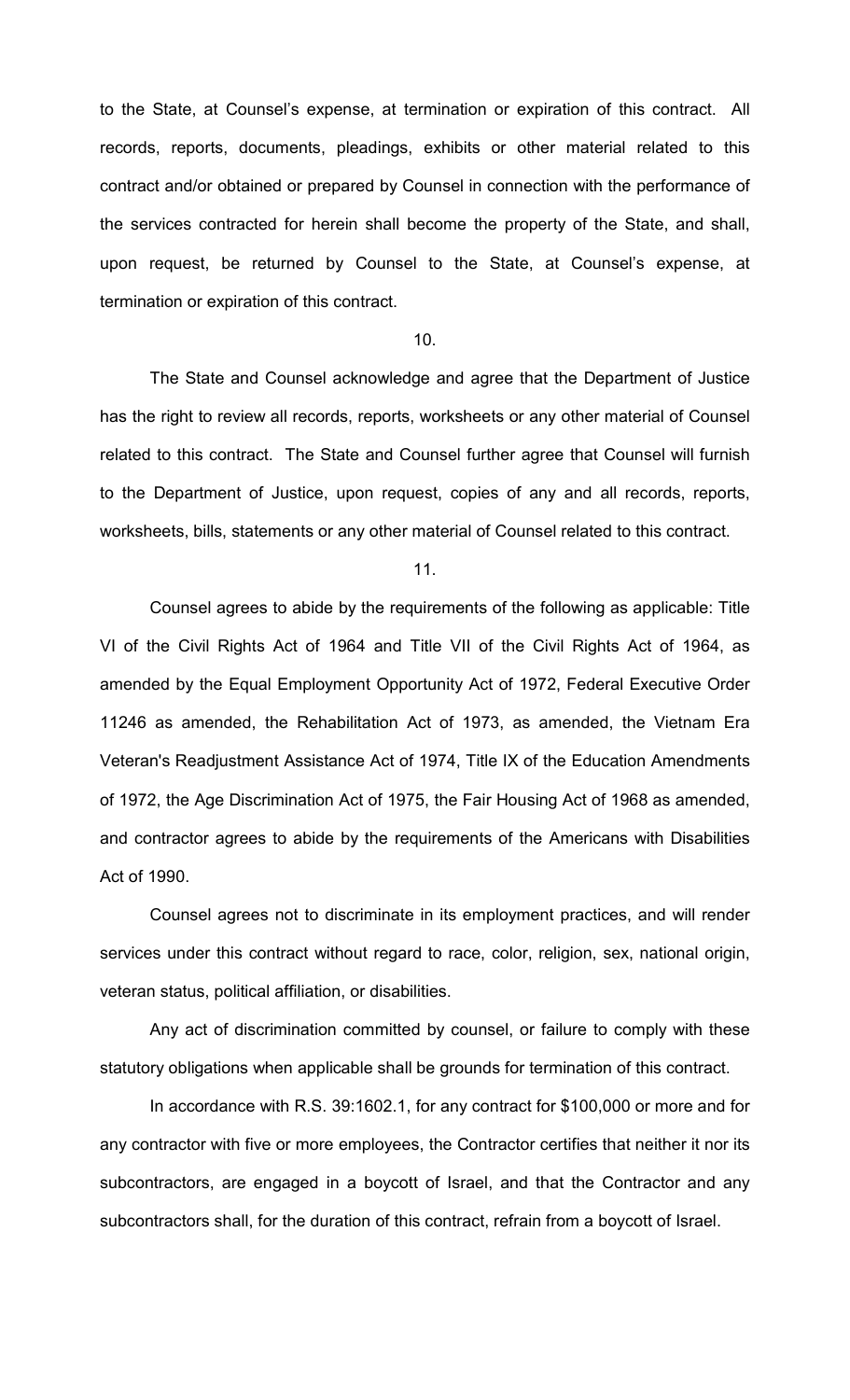The State reserves the right to terminate this contract if the Contractor, or any Subcontractor, engages in a boycott of Israel during the term of the contract.

12.

This contract is not effective until approved in writing by the (state agency), the Attorney General and the Office of State Procurement in accordance with La. R.S. 39:1565 and 39:1595.1. It is the responsibility of the contractor to advise the State in advance if contract funds or contract terms may be insufficient to complete contract objectives.

13.

 Any claim or controversy arising out of the contract shall be resolved by the provisions of LSA-R.S. 39:1672.2 – 1672.4.

IN WITNESS WHEREOF, the parties have executed this Agreement as of this \_\_\_\_day of \_\_\_\_\_\_\_\_\_\_\_\_\_\_\_\_\_\_\_\_, 20\_\_\_.

WITNESSES SIGNATURES: (STATE AGENCY)

 $\blacksquare$   $\blacksquare$   $\blacksquare$   $\blacksquare$   $\blacksquare$   $\blacksquare$   $\blacksquare$   $\blacksquare$   $\blacksquare$   $\blacksquare$   $\blacksquare$   $\blacksquare$   $\blacksquare$   $\blacksquare$   $\blacksquare$   $\blacksquare$   $\blacksquare$   $\blacksquare$   $\blacksquare$   $\blacksquare$   $\blacksquare$   $\blacksquare$   $\blacksquare$   $\blacksquare$   $\blacksquare$   $\blacksquare$   $\blacksquare$   $\blacksquare$   $\blacksquare$   $\blacksquare$   $\blacksquare$   $\blacks$ 

 (Name & Title)  $\overline{Tax}$  I.D. #: 72- Telephone: Fax No:

# (FIRM/COUNSEL NAME)

 $\blacksquare$   $\blacksquare$   $\blacksquare$   $\blacksquare$   $\blacksquare$   $\blacksquare$   $\blacksquare$   $\blacksquare$   $\blacksquare$   $\blacksquare$   $\blacksquare$   $\blacksquare$   $\blacksquare$   $\blacksquare$   $\blacksquare$   $\blacksquare$   $\blacksquare$   $\blacksquare$   $\blacksquare$   $\blacksquare$   $\blacksquare$   $\blacksquare$   $\blacksquare$   $\blacksquare$   $\blacksquare$   $\blacksquare$   $\blacksquare$   $\blacksquare$   $\blacksquare$   $\blacksquare$   $\blacksquare$   $\blacks$ 

 (Print Name under Signature) Tax I.D.  $#$ : Telephone: Fax No: